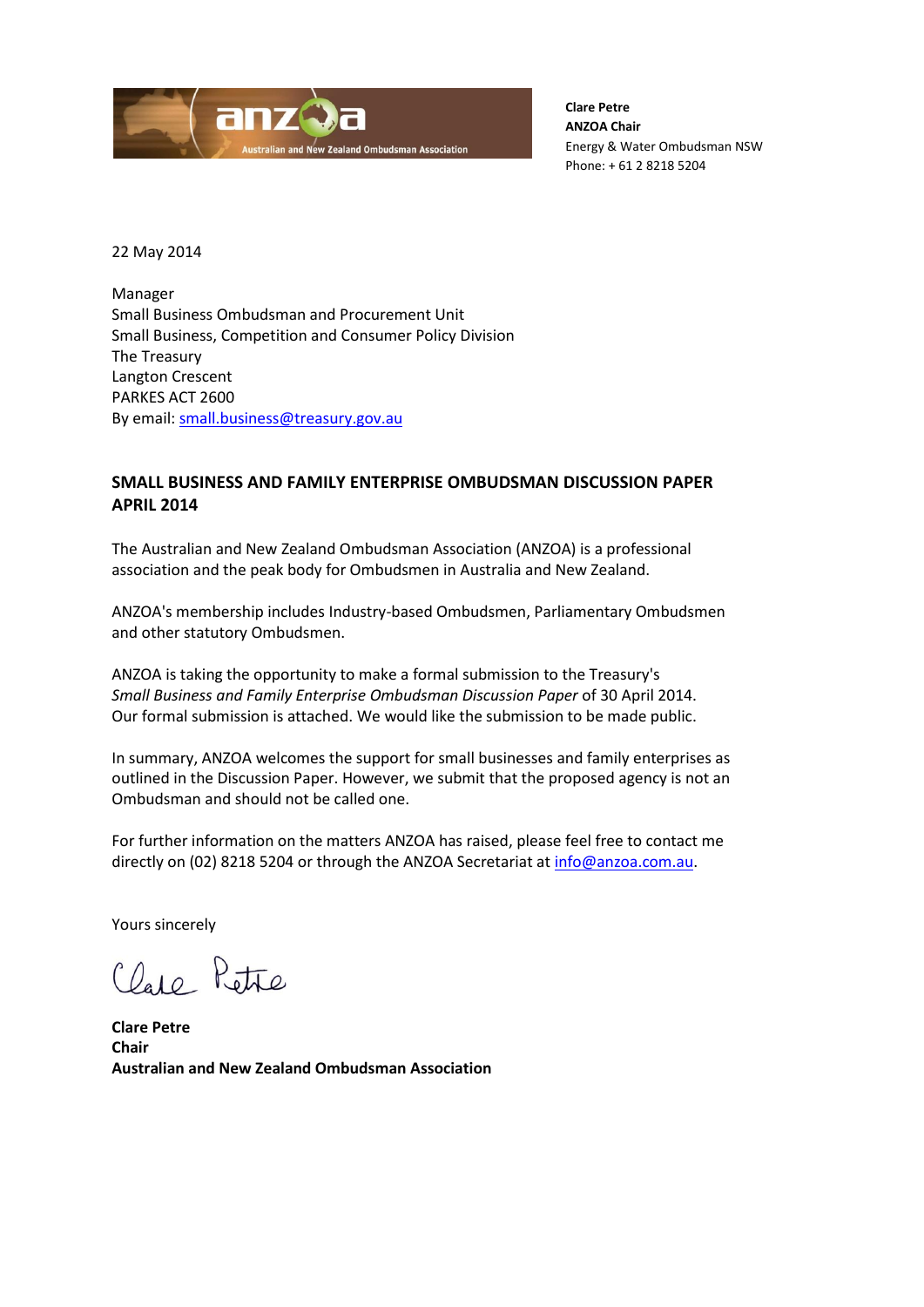

## **Submission by the Australian and New Zealand Ombudsman Association (ANZOA)** (May 2014)

# **The Small Business and Family Enterprise Ombudsman – Discussion Paper (April 2014)**

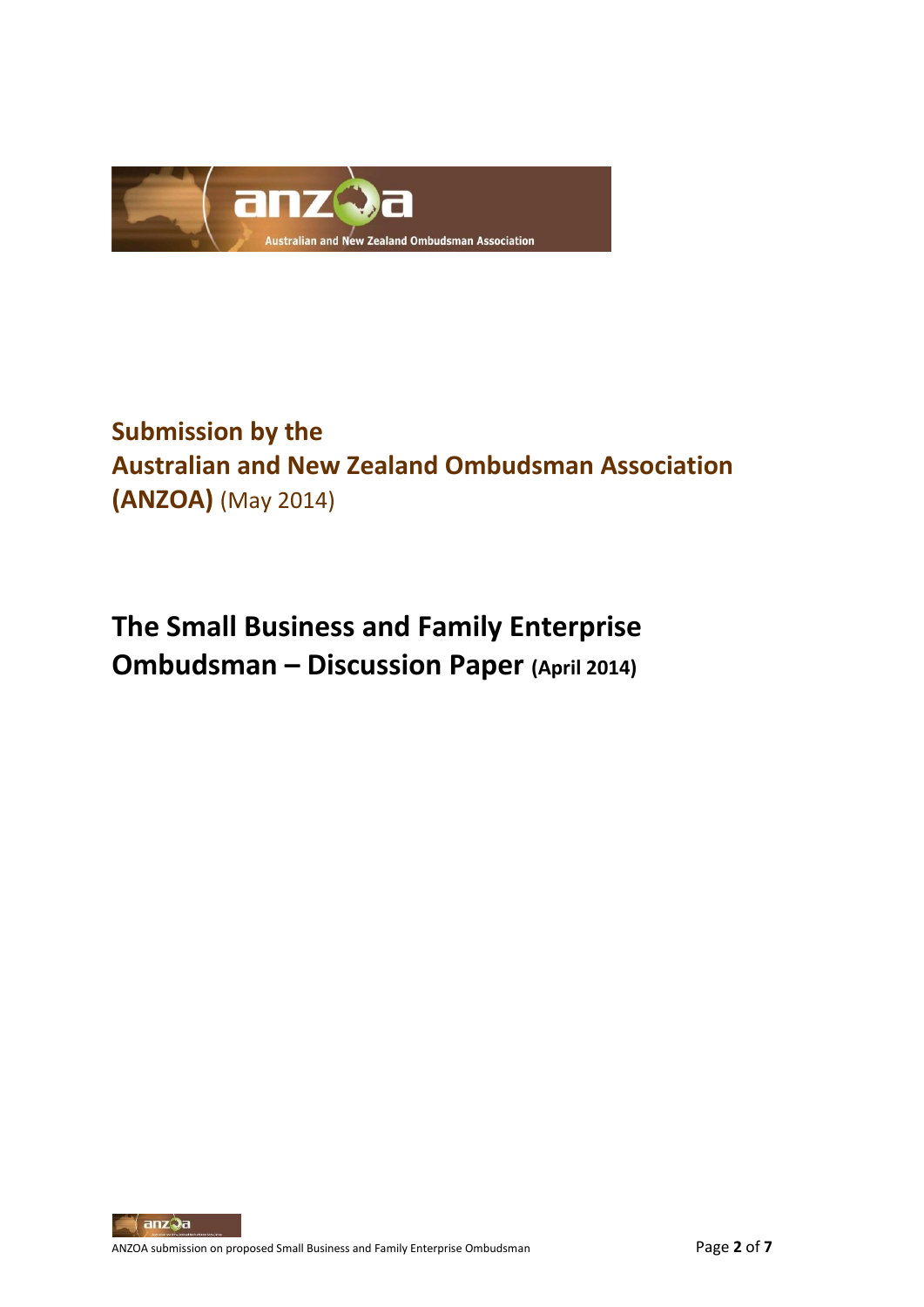## **Introduction**

The Australian and New Zealand Ombudsman Association (ANZOA) is a professional association and the peak body for Ombudsmen in Australia and New Zealand. ANZOA's membership includes Industry-based Ombudsmen, Parliamentary Ombudsmen and other statutory Ombudsmen. There is more information about ANZOA and the offices of its members at[: www.anzoa.com.au](http://www.anzoa.com.au/)

We appreciate the opportunity to comment on the proposed Small Business and Family Enterprise Ombudsman. We request that our submission be made public.

In summary, ANZOA welcomes the support for small businesses and family enterprises as outlined in the Discussion Paper. However, we submit that the proposed agency is not an Ombudsman and should not be called one.

## **Assistance to small business and family enterprise**

ANZOA supports the aim outlined in the Discussion Paper of providing a voice for small business and family enterprise.

In our experience, small businesses are often at a disadvantage in resolving disputes, particularly where the dispute involves a large business/corporation or a government agency. Small businesses usually comprise an owner and a small number of staff, sometimes family members. They generally do not have access to in-house accountancy or legal advice, and if they have to seek this externally it is a considerable impost on their business.

The offices of the Ombudsmen who are ANZOA members already handle complaints raised by small businesses/family enterprises in a range of areas — including their dealings with government agencies and with telecommunications, financial services, energy and water corporations.

We also have very positive working relationships with existing Small Business Commissioners. To this end, the role clarity as between Ombudsmen and these Commissioners has been enhanced by each office being appropriately named.

## **Assistance with an appropriate title**

ANZOA's submission is essentially in relation to the name of the proposed agency. As outlined in the Discussion Paper, the agency is to be an advocate for small business and family enterprise. As an advocate, it cannot be an Ombudsman.

ANZOA's view is that inappropriate use of the Ombudsman title will create confusion and false expectations for the small businesses and family enterprises the agency aims to assist. Misnaming also has the potential to damage broader community understanding of an Ombudsman's role. These outcomes would be to the detriment of both the new agency and Ombudsmen more generally.

Whether it's the small business/family enterprise or the large government agency/commercial enterprise, each party to a dispute will, quite rightly, have particular expectations of an Ombudsman — from their previous experience of external dispute resolution through an Ombudsman office, or through broader community understanding of how Ombudsmen operate. One of their most important expectations will be that the agency will be an independent arbiter/conciliator of disputes, not take sides or act as an advocate for one of the parties.

anzQa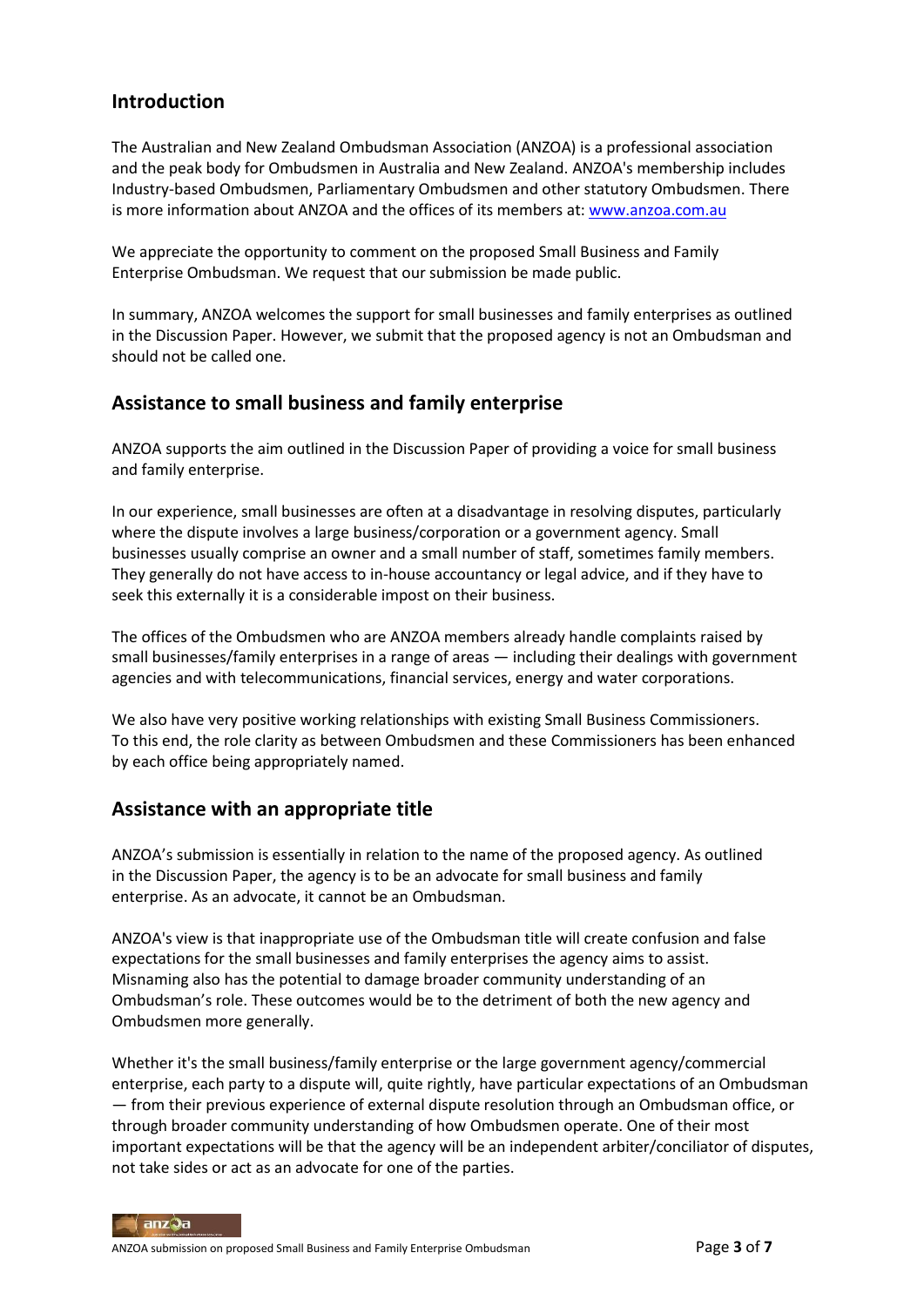We therefore strongly suggest that the new agency be given a title which accurately reflects its aims and functions. Appropriate titles may include:

- **•** Small Business and Family Enterprise Advocate
- Advocate for Small Business and Family Enterprise
- Commissioner for Small Business and Family Enterprise
- Small Business and Family Enterprise Commissioner
- Inspector General for Small Business and Family Enterprise.

Any of these titles would better reflect the role of the agency as envisaged by the Minister for Small Business, the Hon Bruce Billson MP, in his foreword to the discussion paper:

*Small businesses need a voice to work through and raise matters of concern which are creating unnecessary barriers to doing business.*

## **Distinguishing the Ombudsman model**

ANZOA supports consumers having access to a range of dispute resolution mechanisms that are appropriate to the consumer context. However, it is crucial that Ombudsman offices are differentiated from other complaint handling and dispute resolution mechanisms.

Ombudsman is a particular model of alternative dispute resolution and one that has proven itself adaptable to a variety of roles and settings. With a history going back over 200 years, the Ombudsman model is well-known for independence from all parties in dispute and impartial review and investigation.

In 2010, ANZOA called for stronger controls on use of the term Ombudsman. It supported that call with a policy statement setting out six essential criteria, which the public are entitled to expect of any body that is described as an Ombudsman — independence, jurisdiction, powers, accessibility, procedural fairness and accountability.

These *Essential criteria for describing a body as an Ombudsman* are included as Attachment 1. We note that they are quoted in the Discussion Paper and they are also published on ANZOA's website[: www.anzoa.com.au](http://www.anzoa.com.au/)

ANZOA's view is that a body should not be described as an Ombudsman unless it complies with these six essential criteria.

As ANZOA observed in 2010, where problems arise in an industry or an area of government services, the call for an Ombudsman commonly follows. This in itself is not a problem — indeed it is a testament to the high level of public respect for the independence, integrity and impartiality of Ombudsman offices. ANZOA's concern, then and today, lies with the increasing inappropriate use of the term Ombudsman to describe bodies that do not conform to, or show an understanding of, the accepted Ombudsman model and its 200 year history.

The term Ombudsman is understood by the public as signifying an independent office which primarily has a complaint handling and investigation function. The term does not refer to agencies with regulatory, disciplinary and/prosecutorial functions, or to agencies that provide limited advice or mediation services. And the term does not apply to an advocate — an Ombudsman is not an advocate and an agency which advocates for any particular party is not independent.

anzQa ANZOA submission on proposed Small Business and Family Enterprise Ombudsman Page **4** of **7**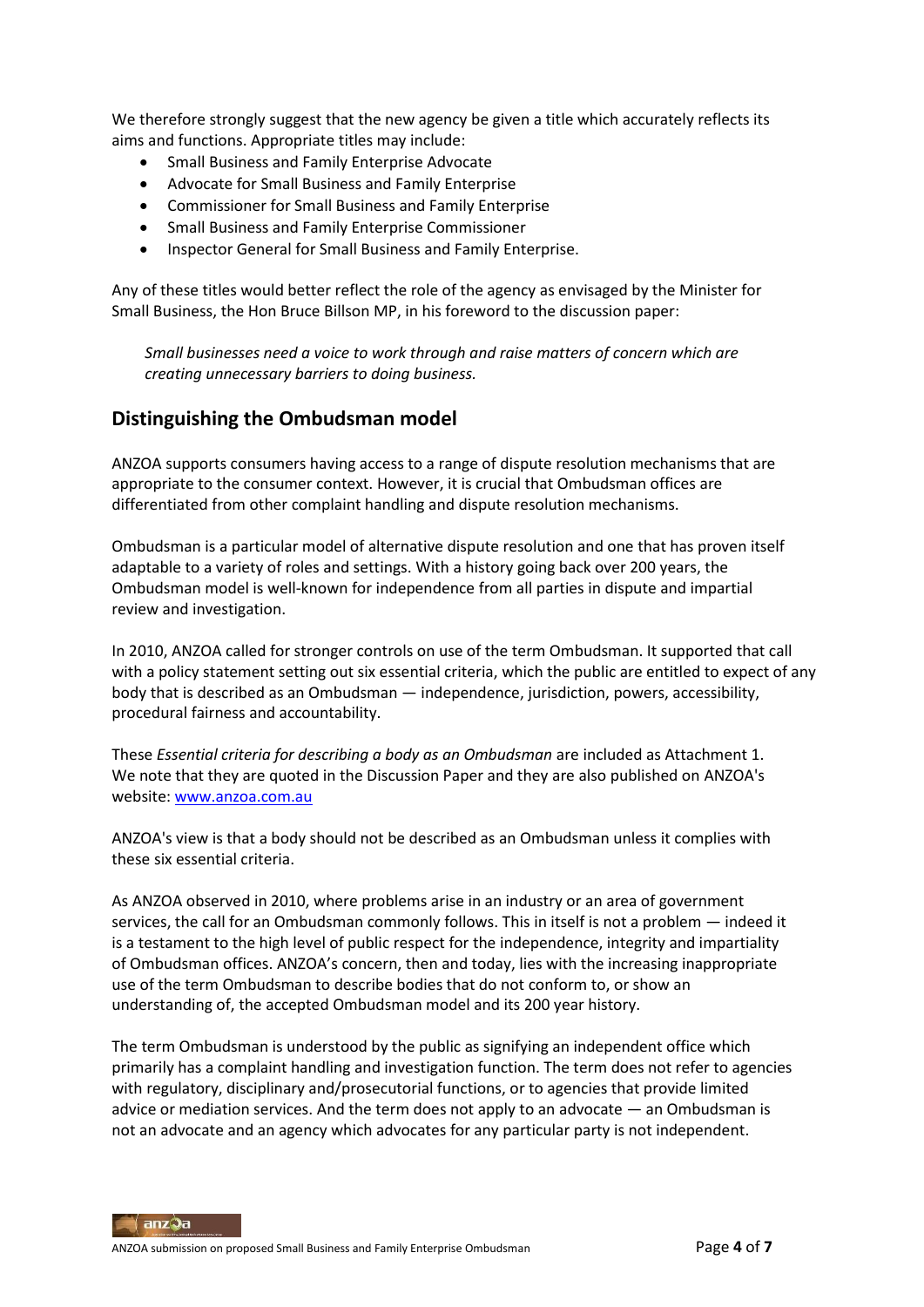The concept of Ombudsman is being stretched and the confidence of the public in the role and independence of the Ombudsman institution is at risk of being undermined and diminished.

In his foreword to the Discussion Paper, Minister Billson states that:

*… to make a real difference, the role needs real power and real teeth to drive change and to be a genuine independent advocate for small business …*

*As an advocate to Government, the Ombudsman will also contribute to the development of Commonwealth laws and regulations …*

The reference to an advocacy role is emphasised in the responsibilities of the agency:

*The Government has outlined the key responsibilities of the Ombudsman are to be a:*

- *concierge for dispute resolution*
- *Commonwealth-wide advocate for small business and family enterprises*
- *contributor to the development of small business friendly Commonwealth laws and regulations; and*
- *single entry-point agency through which Commonwealth assistance and information regarding small business can be accessed.*

The Discussion Paper quotes ANZOA's *Essential criteria for describing a body as an Ombudsman*  as including:

 *Be independent (that is, an ombudsman must not be subject to direction, and must not be, or perceived to be, an advocate for any group).*

It is clear from the Discussion Paper that the role for the Small Business and Family Enterprise agency is as an advocate — both in reality and perception. As such, it does not meet the independence criterion outlined above. Again, this is no criticism of the proposal. ANZOA supports the aims of the proposal to assist small business and family enterprise, but strongly submits that it should be called something other than an Ombudsman.

Independence and impartiality are fundamental Ombudsman principles. If an Ombudsman takes on an advocacy role, it undermines the trust of the parties who are in dispute and the trust the wider community has in the institution of Ombudsman.

## **Conclusion**

The assistance to small businesses and family enterprises as outlined in the Discussion Paper is welcome. However, ANZOA strongly submits that the role is not an Ombudsman and should not be called an Ombudsman. We request that consideration be given to another name for the agency, which better reflects its role as an advocate for the interests of small business and family enterprise.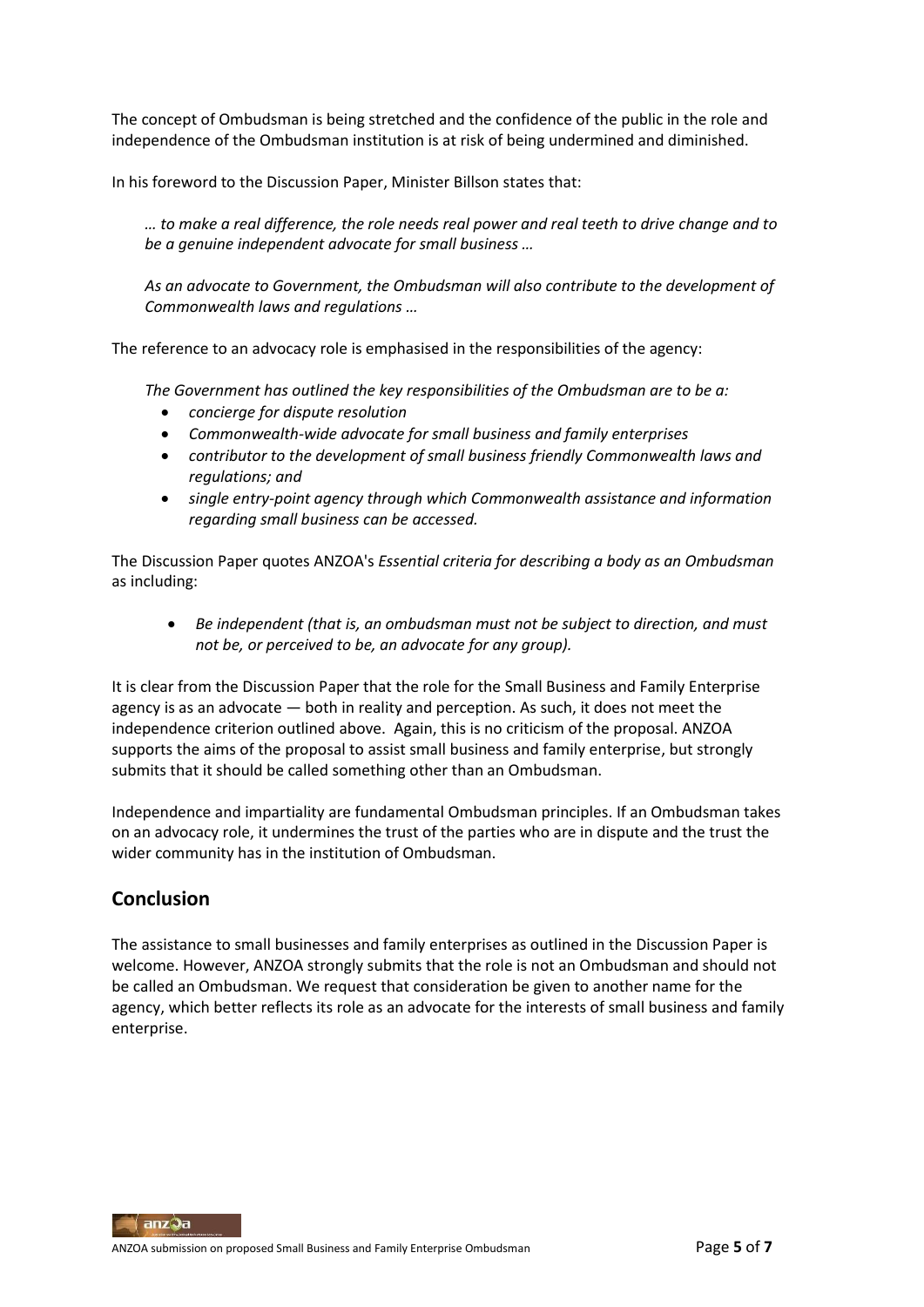## Attachment 1 **ANZOA's Essential Criteria for describing a body as an Ombudsman**

## **1. Independence**

- The office of Ombudsman must be established either by legislation or as an incorporated or accredited body — so that it is independent of the organisations being investigated.
- The person appointed as Ombudsman must be appointed for a fixed term removable only for misconduct or incapacity according to a clearly defined process.
- The Ombudsman must not be subject to direction.
- The Ombudsman must be able to select his or her own staff.
- $\bullet$  The Ombudsman must not be  $-$  or be able to be perceived as  $-$  an advocate for a special interest group, agency or company.
- The Ombudsman must have an unconditional right to make public reports and statements on the findings of investigations undertaken by the office and on issues giving rise to complaints.
- The Ombudsman's office must operate on a not-for-profit basis.

#### **2. Jurisdiction**

- The jurisdiction of the Ombudsman should be clearly defined in legislation or in the document establishing the office.
- The jurisdiction should extend generally to the administrative actions or services of organisations falling within the Ombudsman's jurisdiction.
- The Ombudsman should decide whether a matter falls within jurisdiction subject only to the contrary ruling of a court.

#### **3. Powers**

- The Ombudsman must be able to investigate whether an organisation within jurisdiction has acted fairly and reasonably in taking or failing to take administrative action or in providing or failing to provide a service.
- In addition to investigating individual complaints, the Ombudsman must have the right to deal with systemic issues or commence an own motion investigation.
- There must be an obligation on organisations within the Ombudsman's jurisdiction to respond to an Ombudsman question or request.
- The Ombudsman must have power to obtain information or to inspect the records of an organisation relevant to a complaint.
- The Ombudsman must have the discretion to choose the procedure for dealing with a complaint, including use of conciliation and other dispute resolution processes.

#### **4. Accessibility**

- A person must be able to approach the Ombudsman's office directly.
- It must be for the Ombudsman to decide whether to investigate a complaint.
- There must be no charge to a complainant for the Ombudsman's investigation of a complaint.
- Complaints are generally investigated in private, unless there is reasonable justification for details of the investigation to be reported publicly by the Ombudsman — for example, in an annual report or on other public interest grounds.